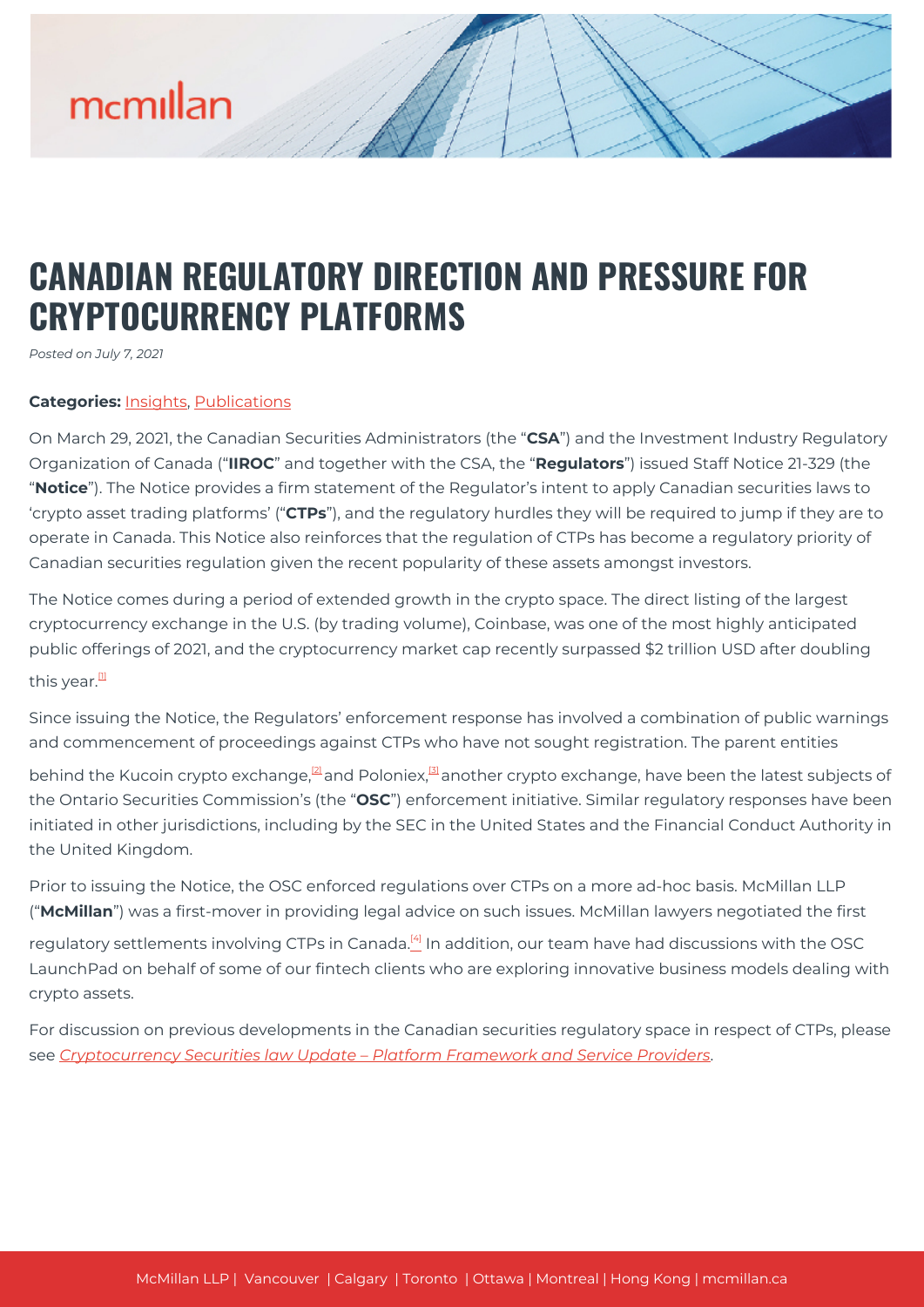#### **CTPs, Dealer Platforms and Marketplace Platforms**

The purpose of the Notice is an attempt to reach regulatory consensus and consistency with respect to the treatment of CTPs. In past cases, the legal question at issue was whether cryptocurrency, itself, is a security or not. Without landing on a reliable position on that issue, much of the regulatory resolution of issues related to CTPs concerned whether the Crypto Contracts exchanged on CTPs fell within the definition of derivative contracts under Canadian law. This issue avoided the more complicated question of whether any particular cryptocurrency constituted a "security" under Canadian law. The treatment of crypto contracts as derivatives found more easy approval by the decision-making branches of the Regulators, such as the OSC's tribunal.

The Notice defines a CTP as a platform that facilitates the trading of: (a) crypto assets that are securities

("**Security Tokens**"); or (b) instruments or contracts involving crypto assets ("**Crypto Contracts**").[\[5\]](#page--1-0)

The Notice illustrates that the regulatory requirements applicable to a CTP will depend on whether the CTP operates as a 'Dealer Platform' or a 'Marketplace Platform'.

### **Key Activities of Dealers:**

The two most common activities undertaken by a CTP operating as a Dealer Platform are:

- exclusively facilitating the primary distribution of Security Tokens; and
- acting as the counterparty to each trade of Security Tokens and/or Crypto Contracts, and users do not trade with one another on the CTP.

#### **Key Features of Marketplaces**

In contrast to a Dealer Platform, the Regulators' position is that a CTP operates as a Marketplace Platform if it:

- constitutes, maintains or provides a market or facility for bringing together buyers and sellers or parties to trade in Security Tokens and/or Crypto Contracts;
- brings together orders of Security Tokens and/or Crypto Contracts of buyers and sellers or parties of the contracts; and
- uses established, non-discretionary methods under which orders for Security Tokens and/or Crypto Contracts interact with each other and the buyers and sellers or parties entering the orders agree to the terms of a trade.

#### **Regulatory Requirements**

According to the nature of the CTP's activities, Dealer Platforms are required to register under the appropriate category of dealer registration. A Dealer Platform, that does not offer margin or leverage, and solely facilitates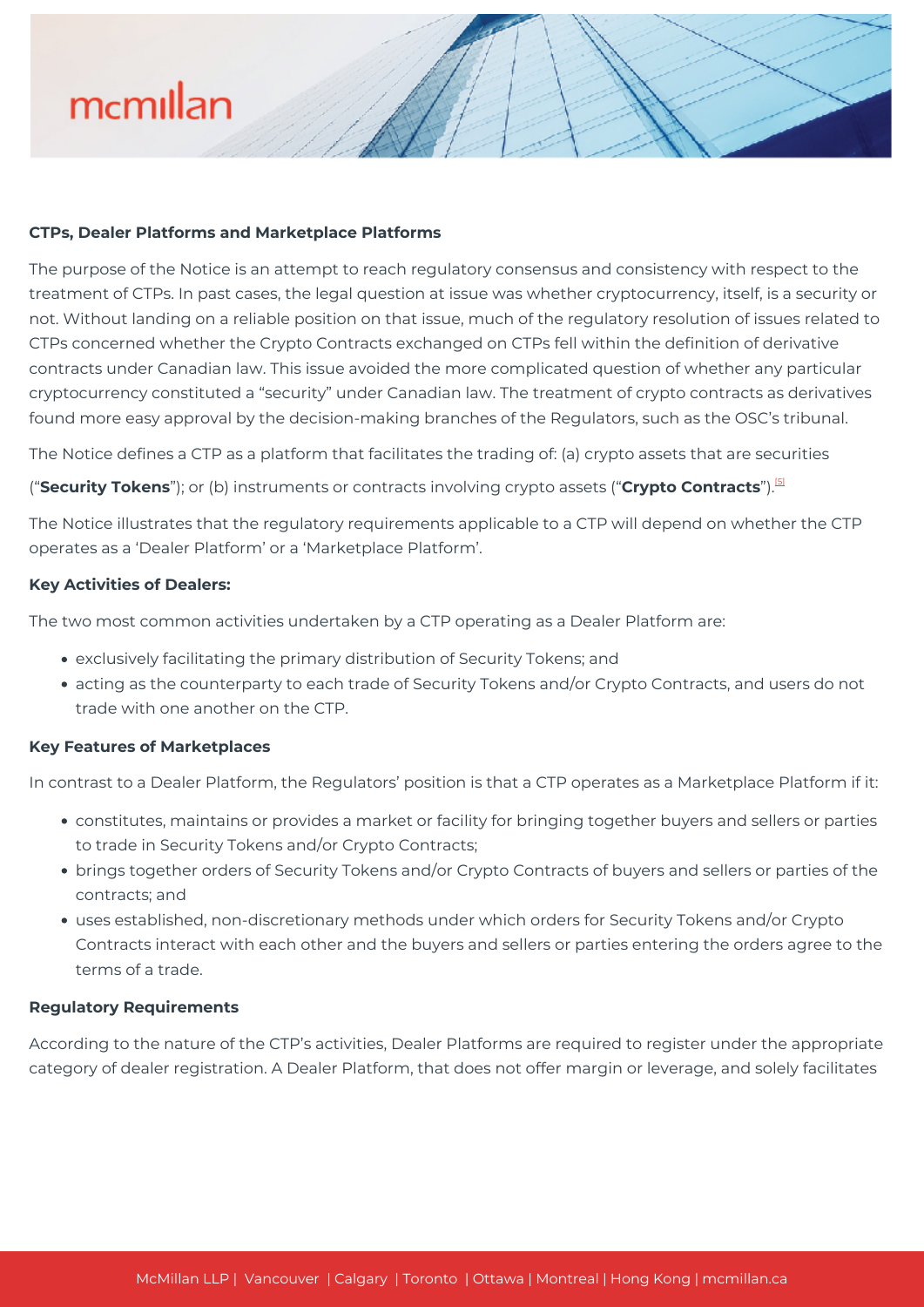the distribution of Security Tokens pursuant to prospectus exemptions, will generally be required to register as an exempt market dealer, or a restricted market dealer, as appropriate. A Dealer Platform offering margin or leverage for Security Tokens must register as an investment dealer and obtain IIROC membership. The Notice also outlines that Dealer Platforms trading Crypto Contracts are required to register under an appropriate dealer category. Furthermore, where these platforms trade or solicit trades for retail investors that are individuals, they will generally be required to registered as an investment dealer and obtain IIROC membership.

Existing registered firms introducing crypto asset products and/or services are required to report a change in their business activities.

In respect to Marketplace Platforms, the Notice states that the provisions relevant to marketplaces under the existing instrument framework will apply. Trading activity on Marketplace Platforms will likely be subject to market integrity requirements, and Marketplace Platforms will operate under the oversight of the CSA and IIROC. Additionally, the regulations applicable to exchanges may also apply to Marketplace Platforms. If a Marketplace Platform trades Security Tokens and regulates issuers of those Security Tokens, or if it regulates and disciplines its trading participants, other than by denying them access to the platform, the Marketplace Platform will likely be viewed as carrying on business as an exchange. Marketplace Platforms carrying on exchange activities are required to seek recognition as an exchange, or an exemption from such recognition.

The Notice additionally makes it clear that Marketplace Platforms and Dealer Platforms are not mutually exclusive categories. Marketplace platforms conducting activities similar to those of Dealer Platforms are subject to the applicable dealer requirements, and visa-versa.

Importantly, the Notice reminds CTPs operating from jurisdictions outside Canada that have Canadian clients that they are required to comply with Canadian securities legislation.

## **Regulatory Tailoring and Interim Approach**

Although the Notice serves as a firm statement that the Regulators expect CTPs to comply with Canadian securities legislation, in order to foster innovation and provide flexibility, the Regulators have provided for an interim period in recognition of: (a) the time it takes to prepare for, and obtain, required registrations and IIROC membership; and (b) those CTPs looking to test a novel business idea in a rapidly developing industry. Accordingly, a CTP that does not offer leverage, margin trading or operate as an exchange, will likely be required to register as a restricted dealer, or exempt market dealer, and consider future registration as an investment dealer. This interim period will allow the CTP to operate under terms and conditions tailored to the CTP's business model. For those Marketplace Platforms operating an exchange function, the Regulator's appear open to considering if recognition as an exchange or an exemption is required during the interim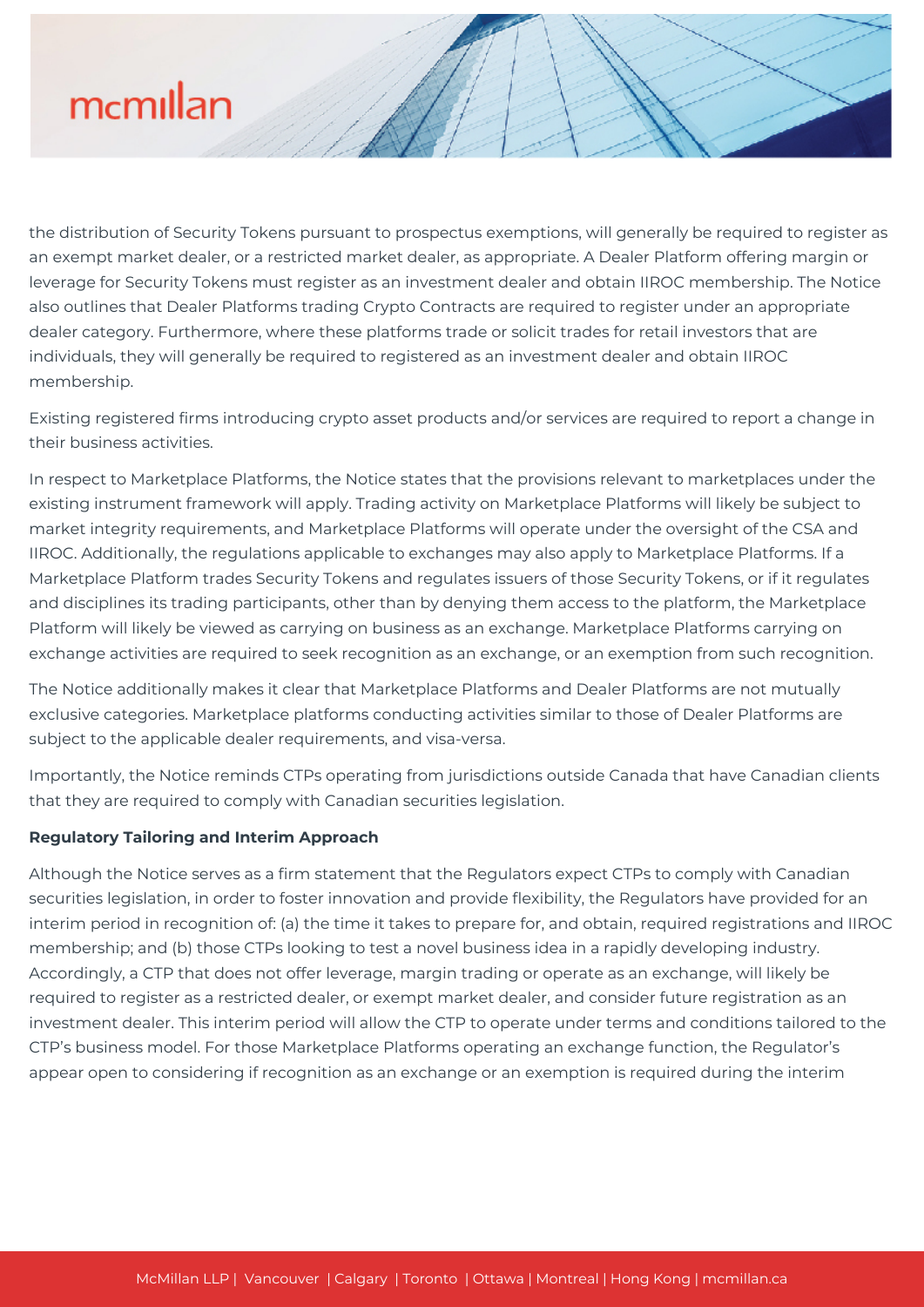

period in order to tailor the regulatory requirements to the specific business model of businesses impact by this Notice.

#### **Enforcement and Effect**

In past and current enforcement matters involving CTPs, the OSC has requested a plethora of corrective and punitive actions for allegedly failing to comply with securities legislation. In the matter involving Poloniex, the order the OSC is seeking includes that Poloniex:

- cease trading in any securities or derivatives permanently or temporarily;
- be prohibited from acquiring any securities permanently or temporarily;
- be reprimanded:
- be permanently prohibited from acting as a registrant, investment fund manager or promoter under securities regulations;
- disgorge to the OSC any amounts obtained from Ontario based users; and
- $\bullet$  pay costs and additional penalties.<sup>[\[6\]](#page--1-0)</sup>

In the future, CTPs are likely to simply discontinue such offerings to avoid regulatory risk in Canada, given the relative size of the Canadian market. The nuance, cost, and inconvenience arising from seeking registration in Canada (assuming it is even available to them) is leading CTPs to simply not offer products to Canadians. It is impractical to think that CTPs that offer services around the world, in dozens or hundreds of countries, will make significant changes to their businesses to satisfy the Regulators when those other countries do not have similar requirements. It is not a coincidence that on June 25, 2021, Binance, the world's largest crypto exchange

(by trading volume), announced it would no longer provide service to Ontario-based users.<sup>[\[7\]](#page--1-0)</sup> However, it is welcome that the Regulators, in issuing the Notice and making the interim period available for seeking registration, have sought to use tools other than those arising from enforcement.

There are good questions surrounding whether the Notice adequately takes into consideration the impact of technology with respect to CTPs. Does the process set out in the Notice, and related enforcement actions which have followed, truly benefit Canadians who, if they wish to trade Crypto Contracts or Security Tokens, are likely to find off-shore ways to do so? As these technologies serve to decentralize currency itself, are efforts to fit cryptocurrency into existing securities regulatory regimes an appropriate or adequate methodology – even if there can be no doubt that is the approach currently applied in Canada? What we do know is that CTPs will have to continue to navigate matters with the Regulators until a different approach is available.

[1][ps2id id='1' target=''/] See *[Crypto Market Cap Surpasses \\$2 Trillion After Doubling This Year](https://www.bloomberg.com/news/articles/2021-04-05/crypto-market-cap-doubles-past-2-trillion-after-two-month-surge)* [2][ps2id id='2' target=''/] See *[Statement of Allegations: In the Matter of Mek Global Limited and PhoenixFin](https://www.osc.ca/en/tribunal/tribunal-proceedings/mek-global-limited-re/document/1.)*